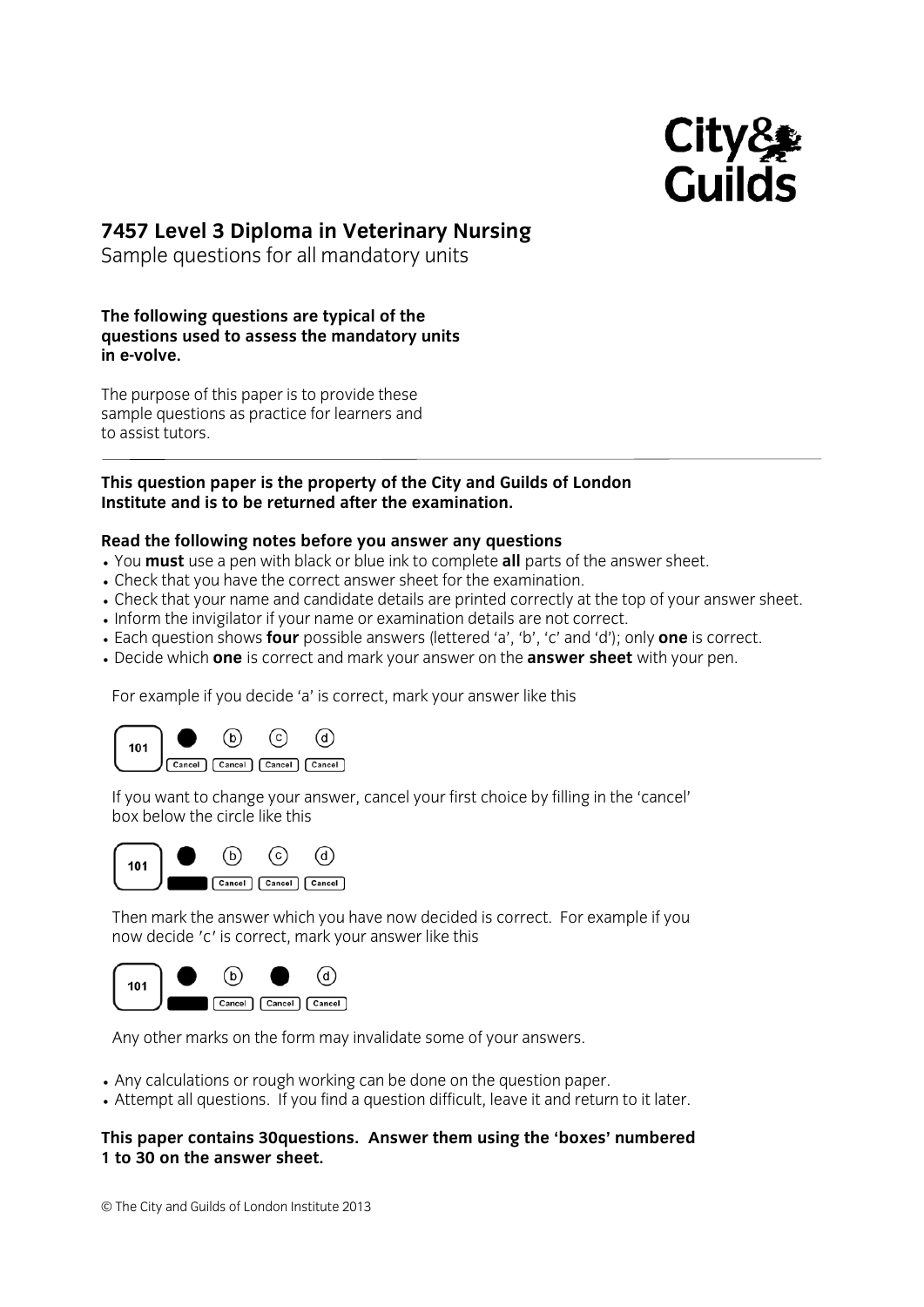- 1 Which one of the following is the definition of 'stocking on'?
	- a Ordering additional stock.<br>b Rotating items on the shel
	- Rotating items on the shelves.
	- c Disposing out of date items.
	- d Removal of damaged stock.
- 2 Which one of the following is the **most** important procedure to consider when handling rabbits?
	- a Support the spine.
	- b Lift by the ears.
	- c Carry in dorsal recumbency.
	- d Support the neck.
- 3 Which one of the following is a legal requirement for vets?
	- a Provision of 24-hour emergency care.
	- b Agreed opening hours.
	- c Offer boarding facilities.
	- d Nursing clinics.
- 4 Which one of the following is **not** a nutrient involved in the digestive process?
	- a Polysaccharides.
	- b Disaccharides.
	- c Amino acids.
	- d Glycerol trinitrate.
- 5 Which one of the following is the location of the popliteal lymph nodes?
	- a Gastrocnemius muscle.
	- b Temporomandibular joint.<br>c In the inquinal canal.
	- In the inguinal canal.
	- d In the shoulder joint.
- 6 Which one of the following is the location of the Bowman's capsule?
	- a Liver.
	- b Kidney.
	- c Heart.
	- d Lung.
- 7 Which one of the following is a common transmission route for Aelurostrongylus vasorum?
	- a Ctenocephalides felis.
	- b Coronavirus.
	- c Slug.
	- d Worm.
- 8 In which species is psittacosis **most** common?
	- a Hamster.
	- b Bird.
	- c Rabbit.
	- d Mouse.
- 9 Which one of the following species is **best** kept as a solitary animal?
	- a Hamster.
	- b Guinea pig.
	- c Gerbil.
	- d Rabbit.
- 10 Which one of the following describes the correct method of disposal for used needles?
	- a Directly into sharps container.
	- b Resheathing and disposal.
	- c Placing on surface until time for disposal.
	- d Passing to colleague for disposal.
- 11 Which one of the following **best** describes a 'prion'?
	- a A disease-producing agent that contains no nucleic acid.
	- b A disease-producing agent that contains nucleic acid.
	- c A systemic infection that affects all organs.
	- d A carrier of bacterial infection.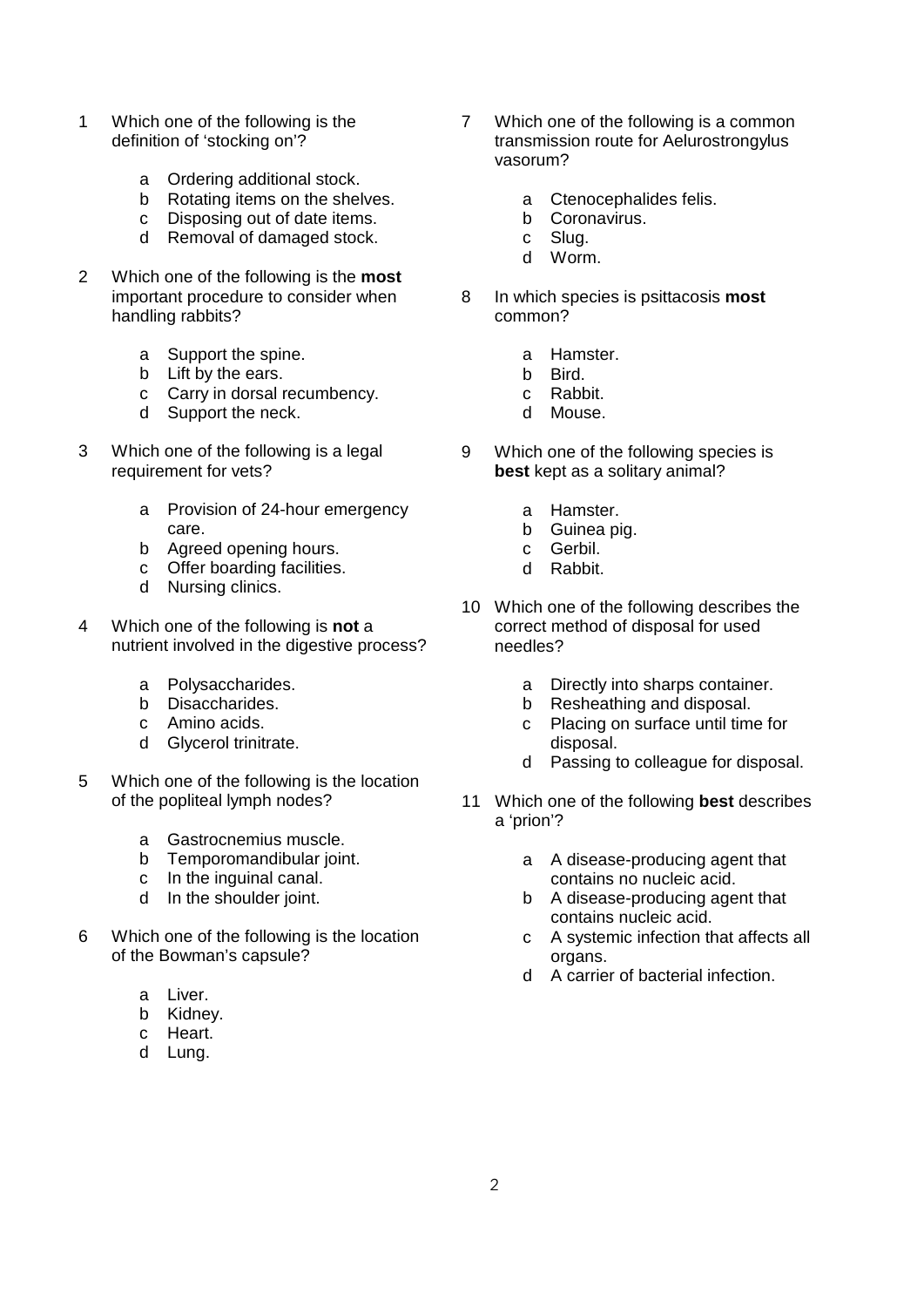- 12 Plastic syringes should be sterilised using which one of the following methods?
	- a Aldehyde.
	- b Ethylene oxide.
	- c Formaldehyde.
	- d Hypochlorite.
- 13 Which one of the following is a controlled drug?
	- a Pethidine.
	- b Ampicillin.
	- c Phenylbutazone.
	- d Prednisolone.
- 14 Which one of the following **best** defines 'pharmacokinetic'?
	- a The movement of drugs in the body.
	- b Route of drug administration.
	- c Duration of medication within the body.
	- d Therapeutic effect of the medication.
- 15 Which one of the following **best** defines 'potentiation'?
	- a Drugs that enhance the effect of other drugs.
	- b One drug inhibits the effects of another drug.
	- c The response is greater than the combined responses of the individual drugs.
	- d The response is equal to the combined responses of the individual drugs.
- 16 Which one of the following is **most** suitable to examine by ultrasound?
	- a Achilles' tendon.
	- b Lung parenchyma.
	- c Cervical vertebrae.
	- d Medulla oblongata.
- 17 Which one of the following is **not** a grid type?
	- a Parallel.
	- b Focused.
	- c Lateral.
	- d Pseudo-focused.
- 18 What is the **minimum** requirement of lead lining on gloves?
	- a 0.25 mm.
	- b 0.35 mm.
	- c 0.5 mm.
	- d 0.75 mm.
- 19 A lipaemic blood sample contains which one of the following?
	- a Ketones.
	- b Glucose.
	- c Fat.
	- d Protein.
- 20 Which one of the following **best** describes an increase in white blood cells on microscopic examinations?
	- a Leucopenia.
	- b Leucocytosis.
	- c Haemolysis.
	- d Hypochromic.
- 21 A Wood's Lamp would be used to detect which one of the following?
	- a Microsporum canis.
	- b Sarcoptes.
	- c Demodex spp.
	- d Cheyletiella yasguri.
- 22 Which one of the following suture materials are monofilament?
	- a Braided polyamide.
	- b Polyglactin.
	- c Braided silk.
	- d Polybutylester.